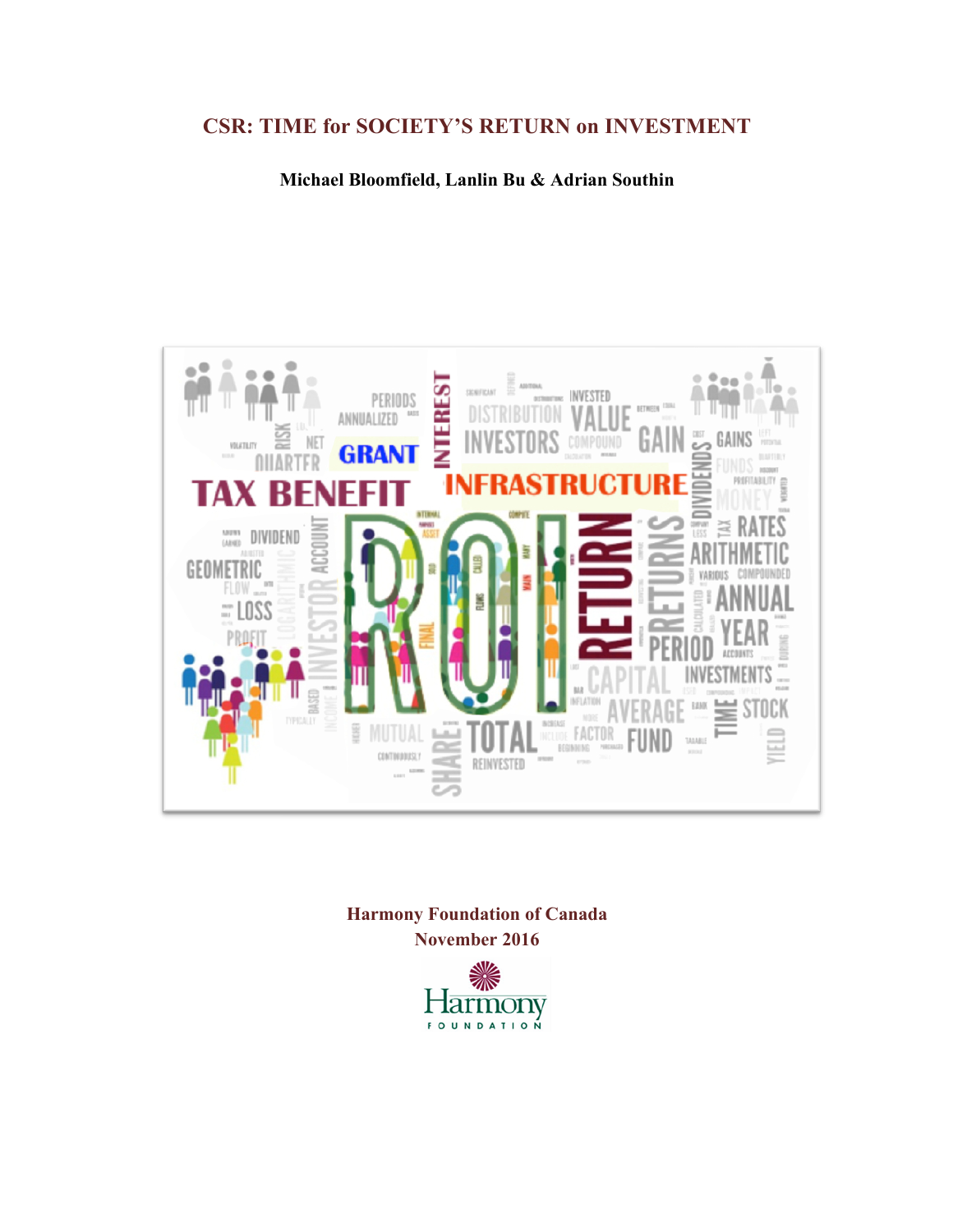### **ACKNOWLEDGEMENTS**

*Thank you to the Centre for Global Studies at the University of Victoria for providing an interdisciplinary academic affiliation and a network for knowledge sharing.*



#### **Principal Authors:**

| Michael Bloomfield | Founder and Executive Director, Harmony Foundation |
|--------------------|----------------------------------------------------|
| Lanlin Bu          | Program Manager, Harmony Foundation                |

#### **Research**

| Adrian Southin     | Harmony Foundation                                 |
|--------------------|----------------------------------------------------|
| Michael Bloomfield | Founder and Executive Director, Harmony Foundation |
| Lanlin Bu          | Program Manager, Harmony Foundation                |

Thanks to reviewers -- Patricia Lane, Jack Hui Litster, and Oliver Schmittke.

#### *Copyright © (2016) by Harmony Foundation of Canada*

#### **Permission to Use**

This publication, in whole or in part, belongs to the Harmony Foundation of Canada. You may use it for non-profit, educational purposes without cost, providing that you recognize the Foundation's authorship and copyright in any copies made and include our website address www.harmonyfdn.ca. However, any use, adaptation or extraction for profit requires prior written permission from the Harmony Foundation, which retains copyright in all forms and languages and reserves the right to refuse any user if, in our judgment, such use does not honour this agreement. Use of any of the aforementioned materials constitutes your agreement with the above. Thank you.

**HARMONY FOUNDATION, founded in 1985, is a** charitable organization recognized internationally for its leadership in environmental training and education; helping local governments, schools, companies and communities take positive, cooperative action on environment and development issues. For its leadership Harmony has received many awards including the United Nations Global 500 Award, the Ethics in Action Award and the Commonwealth Foundation Fellowship.



**Harmony Foundation of Canada** BOX 50022 Unit 15-1594 Fairfield Road Victoria, BC. Canada V8S 1G1 Tel: (250)-380-3001 harmony@islandnet.com www.harmonyfdn.ca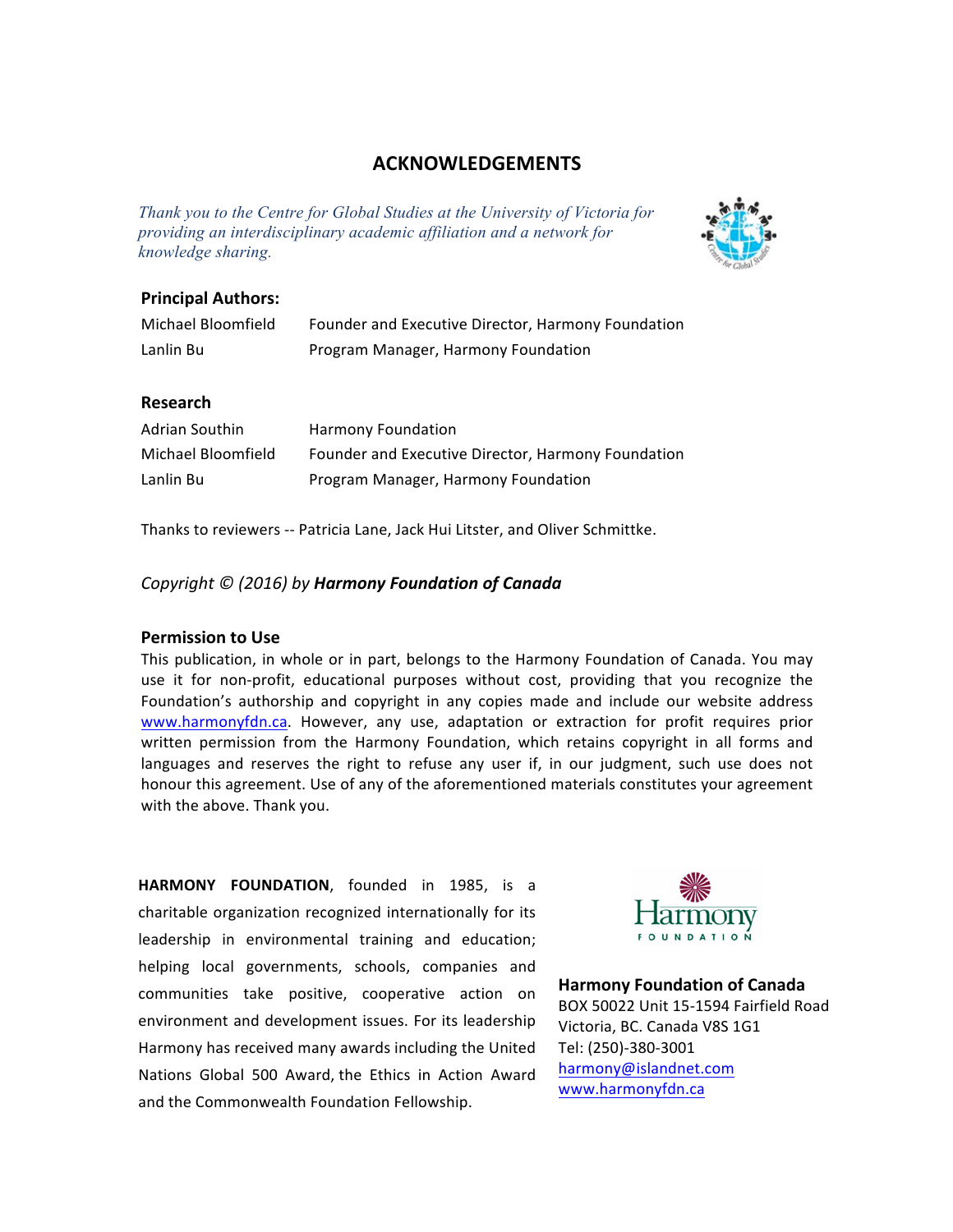### **CSR: TIME for SOCIETY'S RETURN on INVESTMENT**

#### **Introduction**

Corporate social responsibility (CSR) goes by many names: corporate ethics, triple bottom line, corporate sustainability, corporate accountability etc. The difficulty is not what to call it; rather that, in most cases, companies emphasize CSR as marketing and public relations rather than investment in healthy societies. This paper will make the case that CSR driven by marketing and PR, despite some successes, largely has been unsuccessful. What is required is a partnership that benefits both business and society, shifting from the "transactional CSR" of image building and brand promotion to "transformational CSR." Society should benefit from CSR at least as much companies do; over and above responsible behaviour society deserves a fair return on investment. After all by providing infrastructure, research and development grants, and many other subsidies, society invests substantially in business. Therefore, business should be working with leaders and communities around the world to advance social development, human rights and environmental stewardship. After all, peaceful, prosperous societies are the best places to live and do business.

### **Unbalanced Focus on Revenue**

For Canadian corporations, like their counterparts around the world, the focus rests primarily on the economic bottom line. However, the pursuit of wealth for corporations and investors has come with immediate and long-term consequences for people and the environment. Lax local regulations in other countries are used to operate in ways that would never be acceptable in Canada. Canadians too have experienced the impacts of business operations that do not respect the health and well-being of workers, residents and the environment, let alone the rights of future generations.

For example, despite the illegality of asbestos use in Canada, it is still mined in Quebec and exported to India, China and Vietnam. China remains the biggest importer of Canadian tobacco products whose use is heavily discouraged in Canada because of the dire health consequences. Recent sales of armoured vehicles to South Sudan by Streit Group<sup>1</sup> and General Dynamics equipment to Saudi Arabia by Canadian Commercial Corporation<sup>2</sup> (a crown-corporation) further exemplify the problem of trade trumping other Canadian values such as human rights and environmental protection. In countries such as Guatemala and Honduras<sup>3</sup>, which routinely suffer major environmental degradation and human rights violations, Canadian-owned companies like Goldcorp have been accused of protecting the interests of shareholders over local residents who

<sup>&</sup>lt;sup>1</sup> http://www.theglobeandmail.com/news/world/canadian-company-sold-armoured-vehicles-to-south-sudanreport/article31191713/<br><sup>2</sup> http://www.theglobeandmail.com/news/politics/canadas-arms-deal-with-saudi-arabia-shrouded-in-

secrecy/article22547765/

<sup>3</sup> Moore et al. *In the National Interest? Criminalization of the Land and Environment Defenders in the Americas*. Mining Watch Canada, August 2015.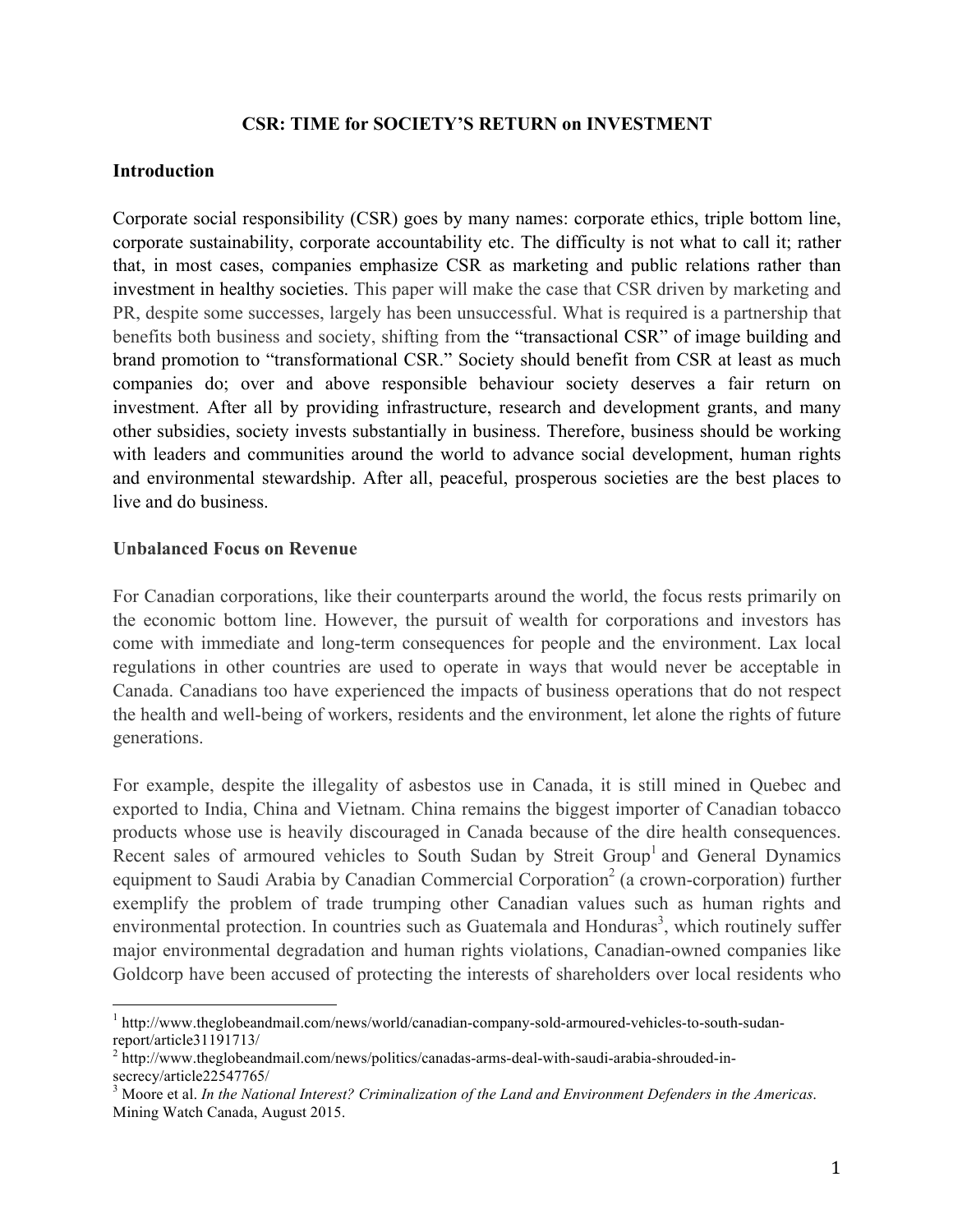have far more at stake. Rather than abiding by Canadian regulatory standards, such companies operate at the much lower environment, labour and safety standards accepted in-country. Often, these standards are set by non-democratic governments for which corruption and bribery is common practice. According to the World Bank, over \$1 trillion is paid in bribes each year around the world.<sup>4</sup> SNC-Lavalin is one Canadian company recently punished for such activities.

Regrettably, as a result of incidents such as those mentioned above, Canada is increasingly seen internationally as just another country willing to compromise public health, human rights and the environment to increase profit. Hiding behind lax local regulations is not a defensible or worthy position and it increasingly brings criticism, sanctions and penalties.

The 2013 Rana Plaza factory collapse in Bangladesh – of which Loblaw's Joe Fresh was one of the many companies using the sweatshop – reminds us that as consumers, we too are benefitting from these scandalous practices. Cheap products usually means cutting corners on worker health and safety. Or maybe we don't care to remember because it's inconvenient. As reported by CBC and others, Joe Fresh used Canada Day photos of Prime Minister Justin Trudeau's children to promote the brand.<sup>5</sup> While the PMO didn't approve the advertisement, neither did the Prime Minister use that moment to remind Canada of Joe Fresh's links to one of the sweatshops stained with the tragedy of Rana Plaza and the generally questionable labour rights record of the garment industry. Meanwhile, Canada has refused to take back 50 shipping containers holding over 2,500 tonnes of garbage sent by Ontario based Chronic Inc. to the Philippines in 2013.<sup>6</sup> This is a small part of the volumes of our hazardous waste, including electronic garbage, poorly disposed of overseas.

It should be clear by now that a self-enforced, regulatory system of voluntary compliance is not working. Despite voluntary guidelines that have been introduced by the World Bank, some governments and business organizations like the Global Reporting Initiative, when the history of environmental disasters, military abuses, tax evasion, bribery and corruption and human rights violations is reviewed, the situation calls loudly for a mandatory code of conduct.

Self-regulation presents several problems. First, responsible companies operate at an unfair disadvantage as less conscientious corporations get away with the bare minimum, and sometimes not even that. For example, self-regulation did nothing to prevent the largest mining related environmental disaster in modern Canada's history<sup>7</sup>. In 2014 the breaching of tailings ponds at the Mount Polley, BC mine operated by Imperial Metals, spilled 25 million cubic metres of toxic tailings into the rivers, lakes and forests of the Secwepemc Nation.<sup>8</sup> Voluntary measures also failed to prevent SNC-Lavalin from paying bribes to Moamar Ghadafi's family or from avoiding

 $^4$  http://www.worldbank.org/en/topic/governance/brief/anti-corruption<br>  $^5$  http://www.cbc.ca/news/politics/trudeau-kids-joe-fresh-image-1.3670450<br>  $^6$  http://news.nationalpost.com/news/canada/years-after-2500-tonnes-o philippines-demanding-we-take-it-back

<sup>7</sup> https://en.wikipedia.org/wiki/Mount\_Polley\_mine\_disaster

<sup>8</sup> http://www.cbc.ca/news/canada/british-columbia/mount-polley-mine-1.3650218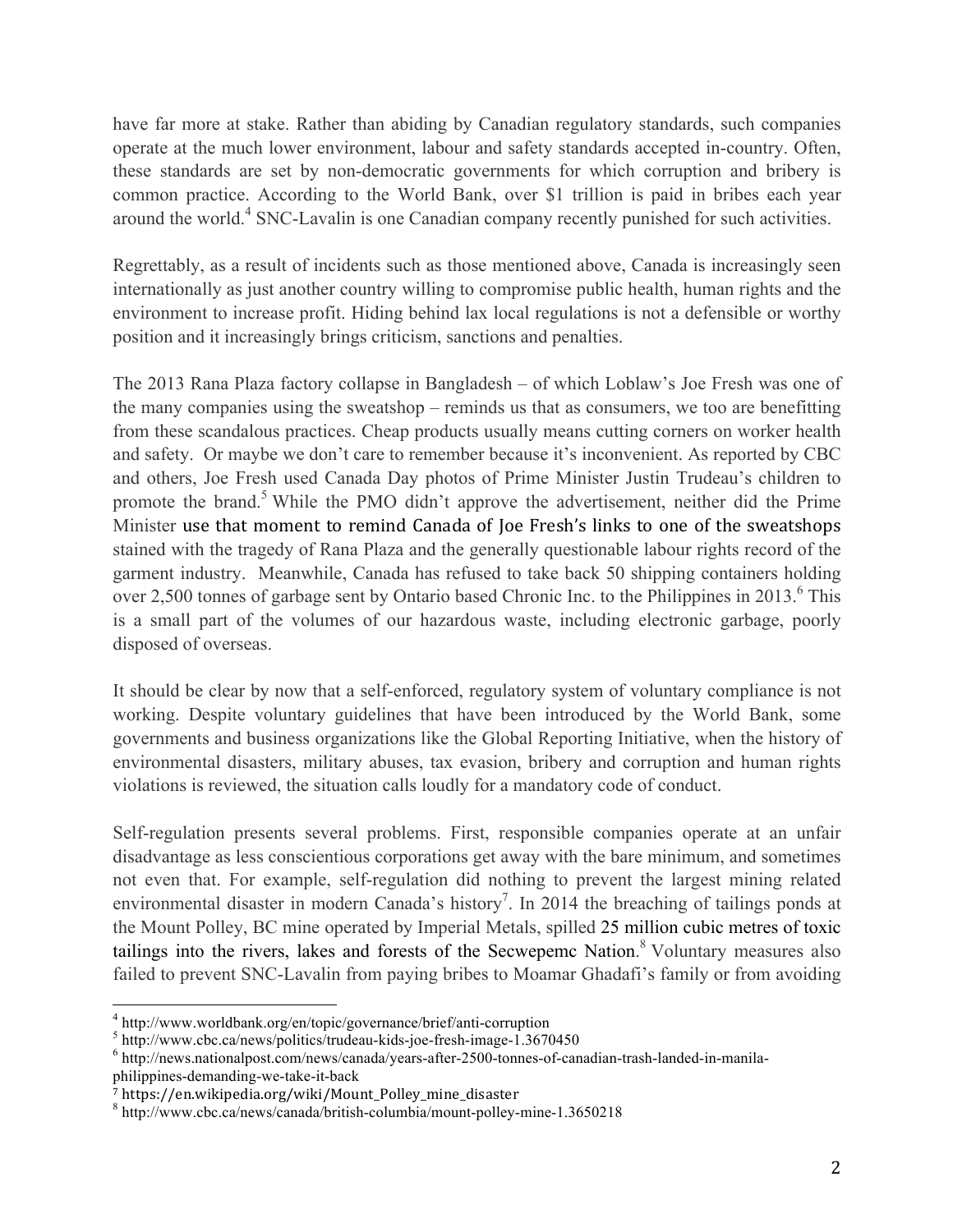taxes as reported in the Panama papers.<sup>9</sup> It did not stop Tahoe Resource's private security forces from shooting seven Guatemalan protestors of Escobal silver mine in  $2013^{10}$ , or hold Nevsun Resources to account for the forced labour abuses by their subcontractor Segen Construction at the Bisha Mines in Eritrea<sup>11</sup>

If Canada continues to turn a blind eye to companies willfully circumventing even the most basic levels of ethical conduct, what will be the consequences for our international reputation and relationships and the willingness of other countries to invite Canadian companies to do business? To support the efforts of responsible companies, to discourage and, if need be, punish irresponsible behaviour, it's time that the provinces and federal government name names. For example, why haven't Canadians been told which bank was named in the Panama Papers for facilitating client tax evasion? Some have argued that it's because several wealthy families at the head of Canadian business empires with deep political connections also were implicated. Similarly, why was amnesty offered to "high net worth" clients of KPMG involved in an offshore tax "sham" on the Isle of Man?<sup>12</sup>

## **Transactional CSR**

During the 1950s, as CSR was first conceived, the focus was on responsibilities to society, with little discussion of gaining benefits for business. General Dynamics established the first corporate ethics office after an embezzlement scandal (1974 to 1979) involving the company<sup>13</sup> and Frigitemp Corporation. Then in the 1980s due to a series of Wall Street Scandals, companies reacted to public pressure by adopting CSR as risk management and public relation tools. Since then, it has largely stayed that way<sup>14</sup>.

Notable cases where crisis management was unable to overcome unscrupulous business practices include Nestle's aggressive marketing of baby formula in Asia, Africa and South America, Union Carbide's fertilizer plant explosion in Bhopal, India and General Motors' disastrous Corvair car which led to the consumer advocacy movement.

The absence of serious CSR in all of these cases caused considerable harm to public health and the environment, not to mention to the reputations of the companies involved. As more unethical practices have been exposed, scrutiny of corporate behaviour has intensified. Investors and customers have more and more frequently organized campaigns against alleged unethical businesses as well as urging government to take legal action to protect them and others directly affected. Nevertheless, CSR largely has remained a combination of regulatory compliance combined with marketing and public relations motivated to preserve image and brand with a dollop of philanthropy for good measure.

<sup>&</sup>lt;sup>9</sup> http://www.huffingtonpost.ca/2016/05/18/snc-lavalin-panama-papers\_n\_10031200.html<br><sup>10</sup> Moore et al. *p.34*<br><sup>11</sup> https://www.hrw.org/report/2013/01/15/hear-no-evil/forced-labor-and-corporate-responsibility-eritreas-mini

sector<br><sup>12</sup> http://www.cbc.ca/news/business/canada-revenue-kpmg-secret-amnesty-1.3479594

<sup>&</sup>lt;sup>13</sup> http://www.nytimes.com/1983/09/07/business/ex-general-dynamics-aides-indicted.html <sup>14</sup> CSR Guide for Multinational Corporations in China, p. 6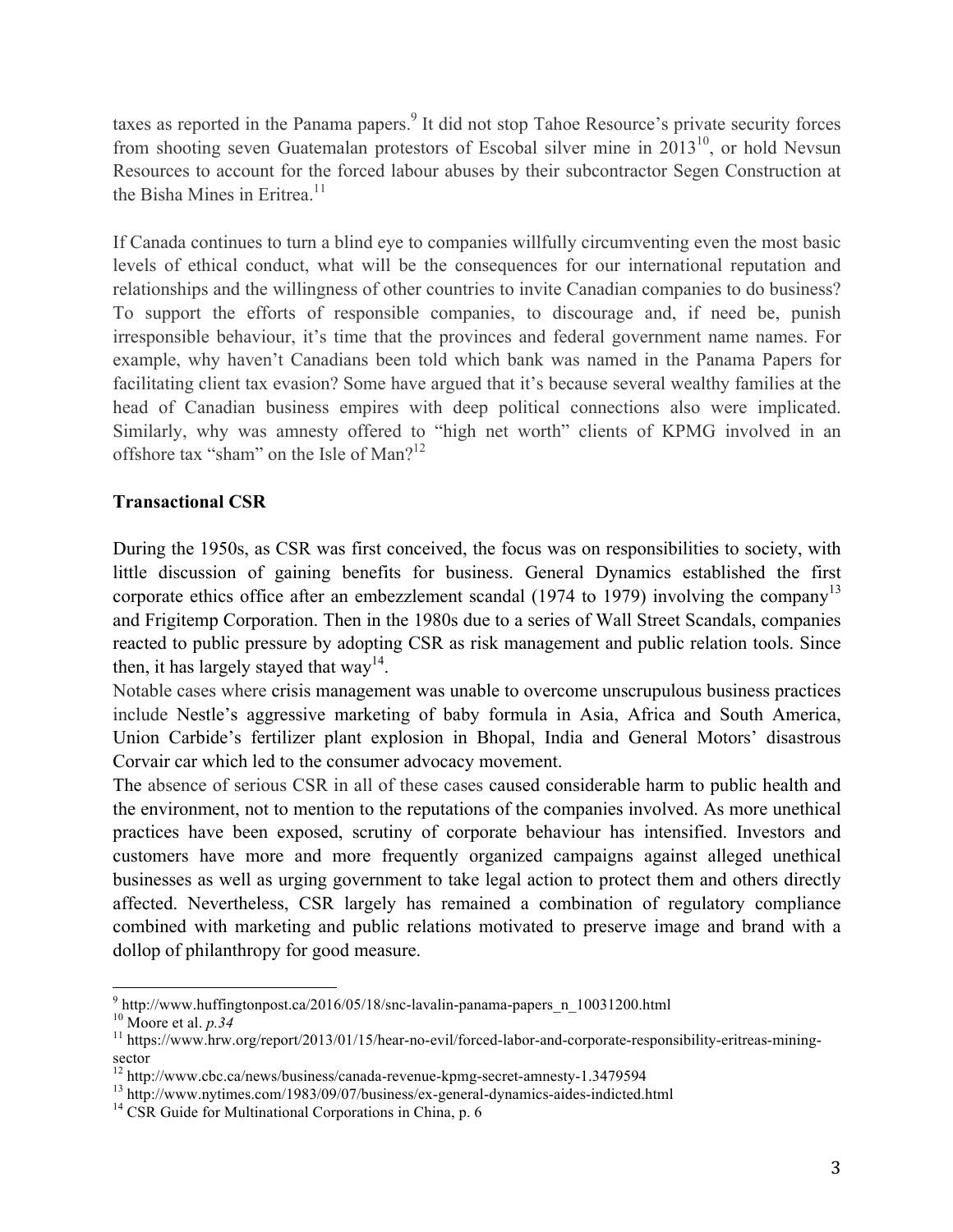It should not be a surprise under these circumstances that sporting events are more richly supported lavishly funded than programs for abused women and children; finding support for a concert in the park is easier than raising funds for cleaning up the environment, addressing poverty or the rights and needs of Indigenous people. With this sort of negligent and self-serving behaviour, public skepticism towards CSR is unlikely to shock anyone. The public has grown tired of CSR that is largely photo opportunities and logo gratification, and expected businesses to behave at a higher standard.

What's missing in this transactional approach is the holistic view that CSR is truly meant to espouse: social, economic and environmental responsibility and a business community committed to and serving the best interests of society. So while some corporations may donate money to worthy causes or have performed well in some other ways, for which they deserve thanks, none have achieved consistently high performance standards across operations, especially when operating beyond public scrutiny.

Transactional CSR fails because it does not integrate social and environmental responsibilities throughout the corporate structure. Regrettably, it is often practiced as a way to cover up or buy social license for poor practices. When the overwhelming priority is to maximize profit, it's easy to understand how that pressure trumps all other responsibilities.

# **Need for Change**

The dominant transactional approach has failed to meet society's pressing social and environmental goals; in fact, it often undermines them, and it is unfair. It needs to be changed.

The following chart shows a summary from the *Edelman Trust Barometer 2010* that reports a dramatic shift in public attitudes in just four years. While Financial Performance was ranked third in 2006 as an indicator of a trustworthy corporation, Transparent and Honest Practices replaced it in 2010, with Financial Performance moving down to 10<sup>th</sup> place. In the *Edelman Trust Barometer 2016*, the perceived importance of financial returns sank even further from 45% to  $36\%$ <sup>15</sup>

 <sup>15</sup> *Edelman Trust Barometer 2016*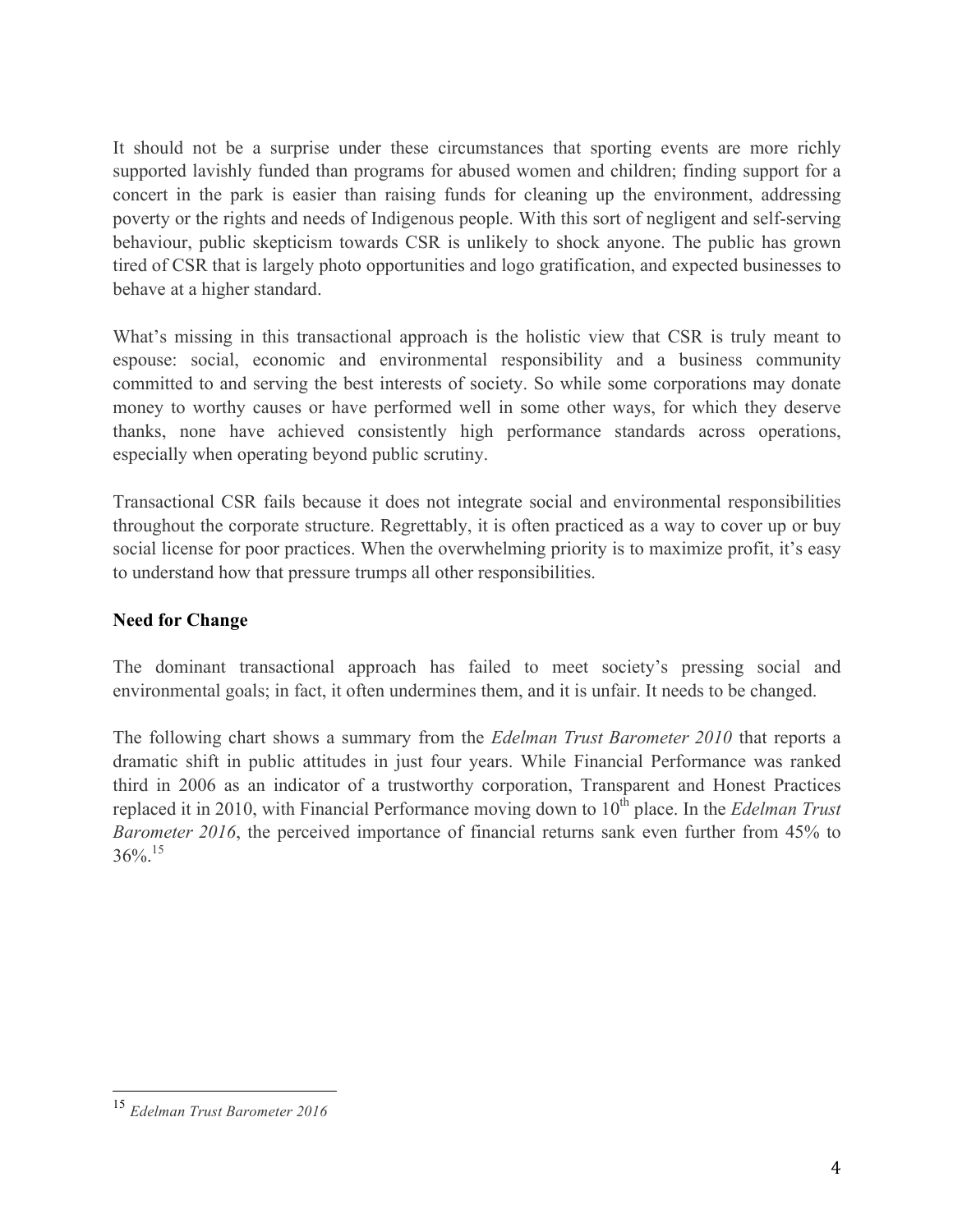People are coming to recognize that as members of society, they have helped contribute to the profitability of business. Taxes pay for roads, airports, ports, communications and other infrastructure that enable companies to operate, and are used to provide research and development grants and other subsidies. Consumers also know that while they pay their taxes each year, corporate taxes are substantially lower, if in fact they are paid at all. Media coverage of the Panama Papers revealed a new level of tax evasion that is still being revealed to the public. For example, Apple, the wealthiest company in the world, has over \$181 billion in offshore tax havens.<sup>16</sup> They are not alone in this increasingly common practice that deprives the public of vital services.



From *Edelman Trust Barometer 2010*

Corporations need to re-envision themselves as part of society, not its masters. Society deserves a fair return on its investment. Companies need to understand their contribution to public services as their responsibility rather than some magnanimous gesture for which they are owed something. A new approach needs to be adopted: transformational CSR, the kind of CSR focused on long-term and mutually beneficial relationships that further social justice and sustainability.

## **Transformational CSR**

A business strategy that strives for excellence in social, environmental and economic performance will be most successful in creating long-term value for both business and society. Therefore, business needs to adopt a new model of CSR, transformational CSR. In this model,

 <sup>16</sup> https://www.oxfamamerica.org/explore/research-publications/broken-at-the-top/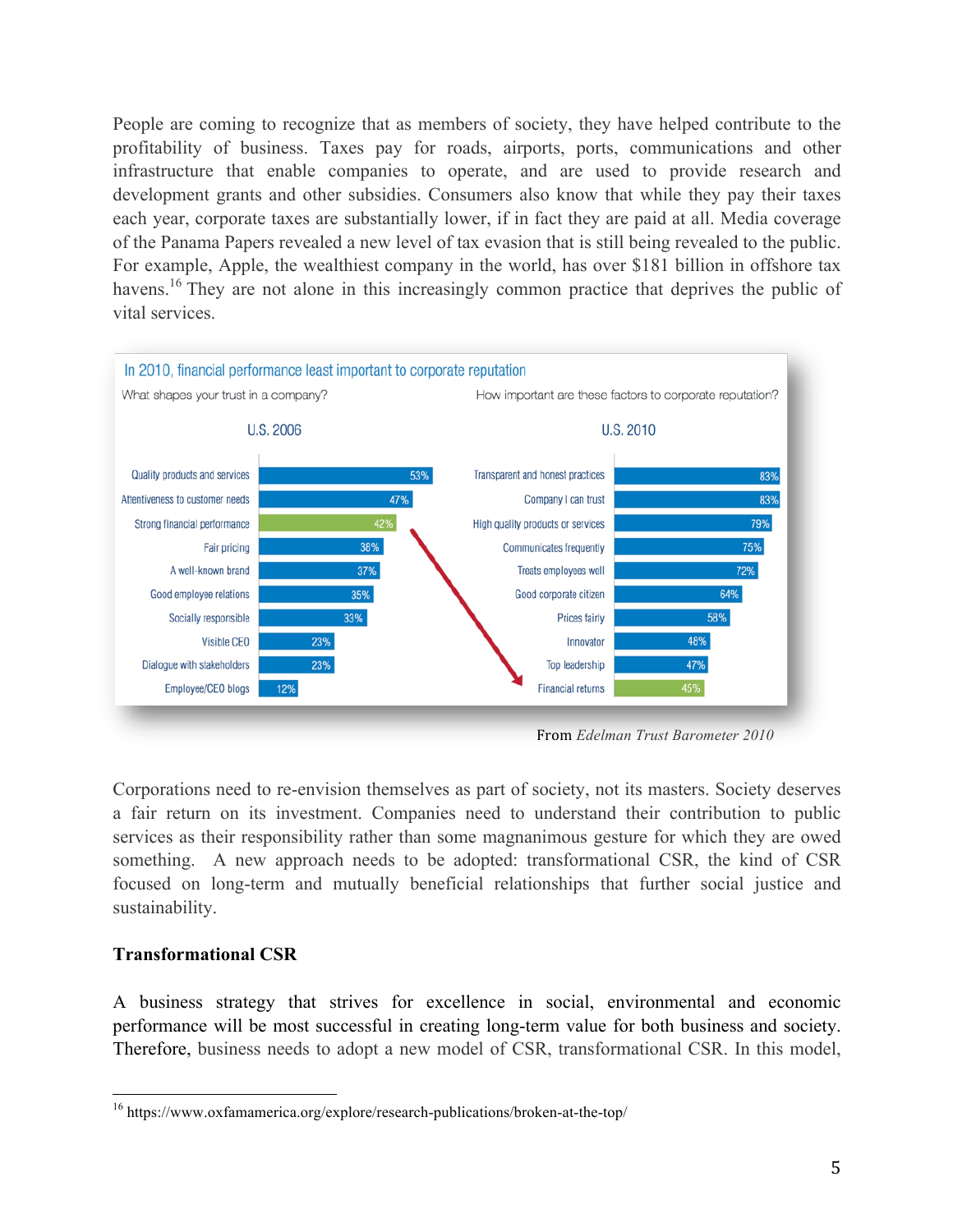the purpose of CSR is to achieve development that gives equal standing to social, economic and environmental needs and responsibilities and successfully balances them in a sustainable way (triple bottom line). It is after all in the best interest of companies to do so: prosperous communities with quality social, cultural and educational opportunities and healthy environments are the best places to live and conduct business. This matters both locally and globally. Healthy, happy employees are more productive and absenteeism decreases, resulting in increased revenue.<sup>17</sup> Customer loyalty tilts toward companies they trust and respect, those who demonstrate high social and environmental performance. In the electronic age this stakeholder scrutiny extends beyond geographic borders as worldwide consumer and investor awareness and cooperation has increased markedly.

Unlike transactional CSR, transformational CSR is not about one-time events or short-term projects or photo-ops; it is an ongoing, recurring process that helps establish companies as responsible organizations in meaningful, lasting relationships with charities and other organizations that serve the public good. For example, in 2007, RBC launched the Blue Water Project, a trend-setting 10-year global charitable commitment of \$50 million to help provide access to drinkable, swimmable and fishable water. The goal is for the program to be sustainable, thus the long-term commitment. For this initiative RBC is to be applauded. Over the past 7 years RBC has pledged over \$47 million to more than 760 charitable organizations worldwide that protect water.<sup>18</sup>. Other noteworthy activities in Canada include BMO's promotion of aboriginal business, Vancity's assistance in housing adults with developmental disabilities and the Cooperators' mental health and sustainability programs. Others, such as, Sobeys, the second largest food retailer in Canada, do little more than collect customer donations. To this end, it's time to tone down or discontinue the many of the awards that give top credit to "corporate champions" rather than providing more believable praise for an action well one.

Transformational CSR involves taking a holistic view of the company's entire operations and is inclusive of all elements of the triple bottom line. The table below, adapted from *Canadian Business for Social Responsibility*, demonstrates how leadership involvement and a change in corporate culture is crucial to truly successful CSR.

To be truly transformational and uphold the values espoused by the company, commitment must involve everyone in the supply chain and chain of command: executives, front-line staff and all other stakeholders and partners. Everyone must take seriously the responsibility to openly report successes, failures and targets for improvement. Partners throughout operations must be empowered to participate; programs must be part of the company's overall business mission. And there needs to be consistency. It's not good enough to sell hybrid cars to conscientious consumers and at the same time sell the largest gas-guzzling trucks and SUVS to people who don't care. Offering a line of eco-friendly or fair trade products next to the products that cause human rights and environmental problems exemplifies opportunism, not responsible leadership.

<sup>&</sup>lt;sup>17</sup> Oswald et al. *Happiness and Productivity*. University of Warwick, 2014.<br><sup>18</sup> http://www.rbc.com/community-sustainability/environment/rbc-blue-water/index.html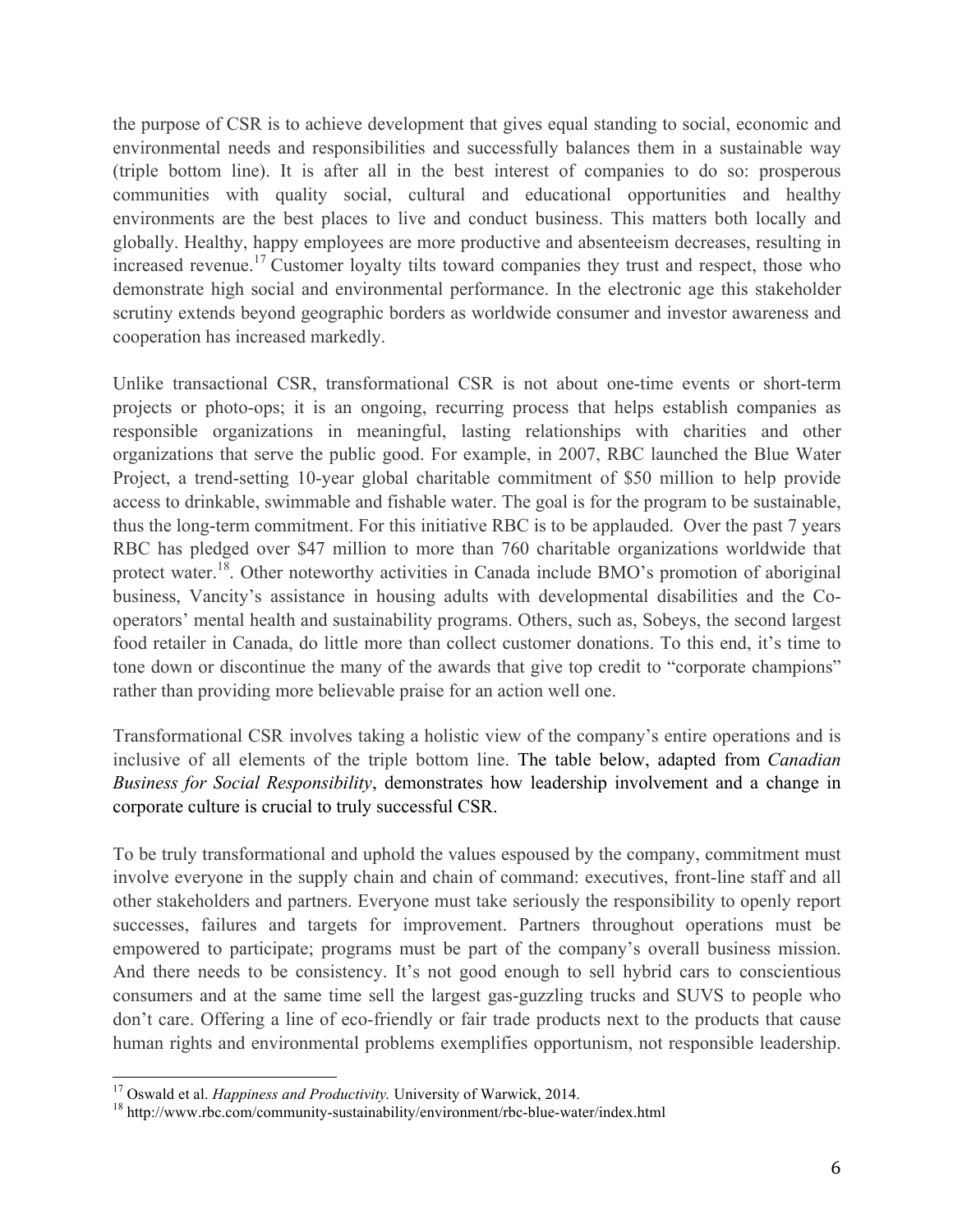And while it's reasonable that charities compete for funding based on the merit of their proposals its tawdry for companies such as the insurance company Aviva to force them to participate in popularity contests based on sending the most likes to the company's Facebook page. Using charities to promote companies their products, a common practice, disrespects both the public's goodwill and the important work of charities.

| <b>Comparing Tranactional and Transformational CSR</b> |                                                 |                                  |                                                                                      |                                                                                                                                              |  |  |  |
|--------------------------------------------------------|-------------------------------------------------|----------------------------------|--------------------------------------------------------------------------------------|----------------------------------------------------------------------------------------------------------------------------------------------|--|--|--|
| <b>Performance Drivers</b>                             |                                                 | <b>Transactional</b>             |                                                                                      |                                                                                                                                              |  |  |  |
|                                                        |                                                 | <b>Operational</b>               | <b>Strategic</b>                                                                     | <b>Transformational</b>                                                                                                                      |  |  |  |
| Leadership                                             | Defensive                                       | License<br>to                    | Risk<br>and                                                                          | Inspirational                                                                                                                                |  |  |  |
|                                                        |                                                 | operate                          |                                                                                      | values based                                                                                                                                 |  |  |  |
| Vision                                                 | Jobs                                            | Philanthropy                     | Sustainable<br>and                                                                   | Triple bottom line                                                                                                                           |  |  |  |
|                                                        | Profits                                         | Responsible                      |                                                                                      | Beyond organization                                                                                                                          |  |  |  |
|                                                        | Taxes                                           | operations                       |                                                                                      | Long term                                                                                                                                    |  |  |  |
|                                                        | <b>Staff Driven</b>                             | Functional                       | <b>CSR</b> Executive                                                                 | <b>CEO</b>                                                                                                                                   |  |  |  |
| Involvement                                            |                                                 |                                  |                                                                                      | Key stakeholders                                                                                                                             |  |  |  |
|                                                        |                                                 |                                  |                                                                                      |                                                                                                                                              |  |  |  |
|                                                        | Inform                                          | Consult                          | Involve                                                                              | Partner/Empower                                                                                                                              |  |  |  |
|                                                        |                                                 |                                  |                                                                                      |                                                                                                                                              |  |  |  |
| Commitment                                             | Minimal                                         | By project or<br>function        | Strategic Plan                                                                       | CSR metrics drive<br>Performance                                                                                                             |  |  |  |
|                                                        |                                                 |                                  |                                                                                      | assessment                                                                                                                                   |  |  |  |
|                                                        |                                                 |                                  |                                                                                      | Programs central to                                                                                                                          |  |  |  |
| Action                                                 |                                                 |                                  |                                                                                      | business mission                                                                                                                             |  |  |  |
|                                                        |                                                 |                                  |                                                                                      | Stakeholder                                                                                                                                  |  |  |  |
| Evaluation                                             | Minimal                                         |                                  |                                                                                      | assessment                                                                                                                                   |  |  |  |
| Legal<br>Reporting                                     |                                                 |                                  |                                                                                      |                                                                                                                                              |  |  |  |
|                                                        | requirements                                    |                                  |                                                                                      | Transparency                                                                                                                                 |  |  |  |
|                                                        |                                                 |                                  |                                                                                      |                                                                                                                                              |  |  |  |
|                                                        | Mindset<br>Leadership<br>Engagement<br>Approach | Compliance<br>Random<br>programs | ownership<br>Siloed<br>programs<br>Internal<br>audit<br>Public<br>relations<br>focus | opportunity<br>profitable<br>Cross Functional<br>Team<br>Coordinated<br>program<br>$3^{\text{rd}}$<br>party<br>assurance<br>Public reporting |  |  |  |

From *Canadian Business for Social Responsibility*

## **There are many benefits from transformational CSR, including:**

- Long-term value creation for both business and society
- A healthy environment for everyone
- Healthy, educated communities with good public facilities
- Positive stakeholder relations
- Enhanced reputation and support
- Greater public credibility and trust
- Reduced costs and improved performance.

Implementing transformational CSR begins with evaluating the company's current strategy in order to identify opportunities for improvement. Specifically, companies need to:

- Identify where they are and how to improve
- Seek ways to play a more positive role in global and community issues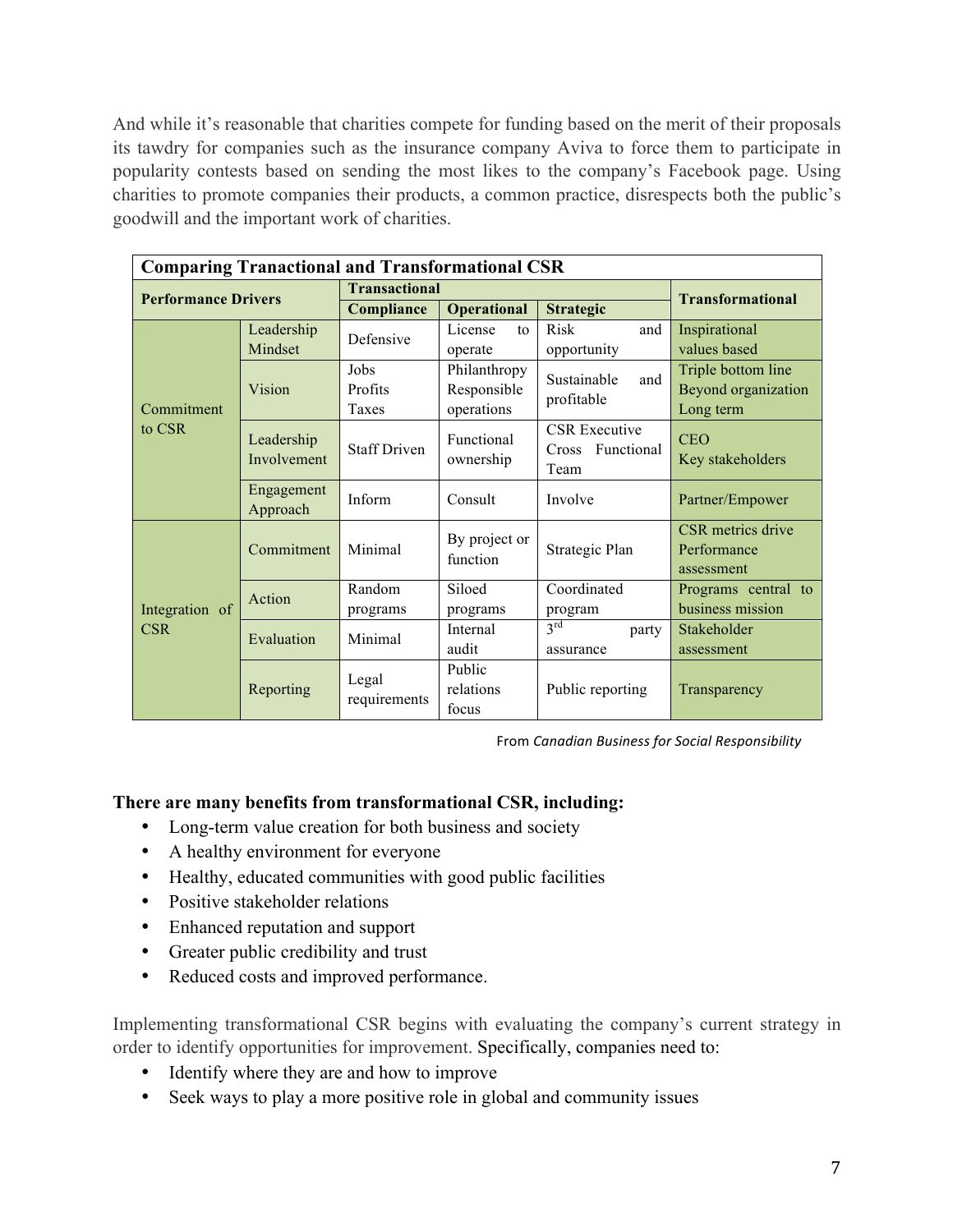- Move from short-term goals to long-term success
- Understand and accept the new reality of stakeholder participation
- Work with all stakeholders to advance CSR as part of their corporate culture.

At their peril, businesses too often overlook NGOs in the process. NGOs can bring credibility with local communities, leadership and expertise on issues, and often have the clearest understanding of the impacts of businesses' activities on stakeholders and the operating environments that are directly affected. Developing true partnerships with NGOs can produce credible and sustainable results, and avoid unnecessary conflict. Third-party audits and transparent reporting help ensure accountability. Regular reporting periods should be established for evaluation of the program's effectiveness to date.

### **Recommendations for success**

As argued above, voluntary efforts do not provide a level playing field for business and rely too much on the goodwill of individuals rather than a committed corporate culture. That's why Harmony Foundation proposes that the senior levels of Canadian government work with business and civil society to develop and implement a protocol that guarantees the same standards of human rights, health and safety, and environmental protection whether operating in Canada or aboard. This is our best chance to improve Canada's reputation and long-term opportunities internationally.

Given the limits of entirely noncompulsory standards, the government of Canada should convene a collaborative process to create binding standards for Canadian companies operating at home and internationally. The most credible program would bring together government, business, civil society groups and public stakeholders to develop implement criteria that ensure fairness and accountability. When universal standards are put into action, it's important not to penalize corporations already operating at the desired level of commitment. For example, a company that reduced emissions by 90% would face a much greater challenge than other less forward-thinking companies if legislation mandated a further 25% reduction for an entire sector.

Equally important to success is a system with independent monitoring that provides incentives for good corporate behaviour and penalizes those who fail to meet performance standards. Because of its impact and presence around the world, we should begin with the Canadian mining industry; but let's not stop there. We need to quickly take a more comprehensive approach involving all Canadian companies.

The Government of Canada has already stated its intentions: "*The Government of Canada's expectation is that Canadian companies will promote Canadian values and operate abroad with*